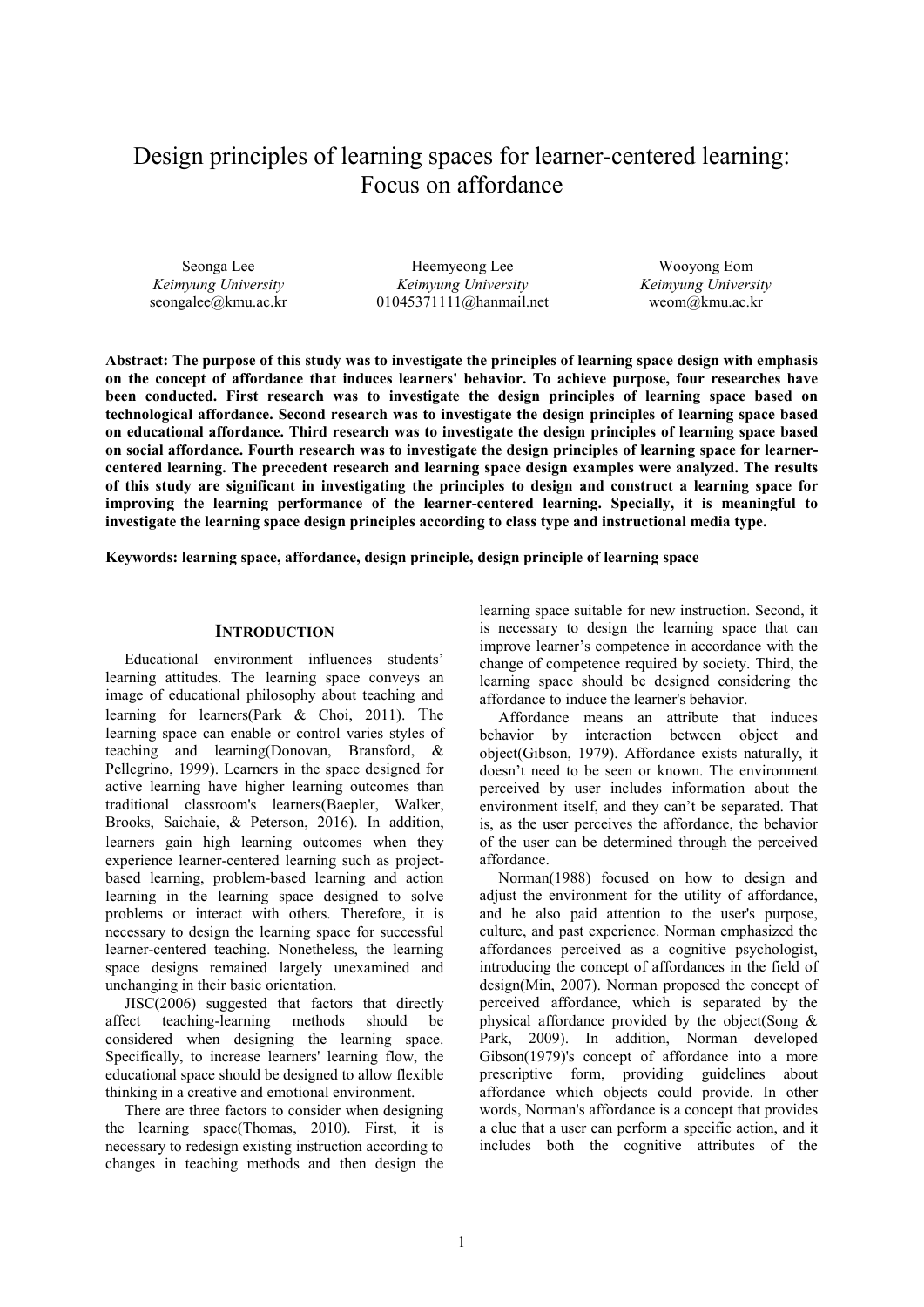environment and the physical attributes that induce the user's behavior.

Kirschner, Kreijns and Beers(2004) suggested that education is always a combination of technological, social and educational context and affordances. In addition, they classified the affordances in the learning space into technological, educational, and social affordances. Specifically, affordance in a learning space was classified as technical affordance, educational affordance, and social affordance. Technological affordance is an important factor in determining usability, and it is related to design and is required for learner-centered design. Educational affordance is to determine possible learning behaviors within a given educational context. Social affordance is to provide social contextual stimulation related to learners' social interaction.

From this point of view, it is necessary to consider the affordance to induce the learner's behavior when designing the learning space. The purpose of this study is to derive the principles of learning space design with emphasis on concept of affordance which induces learners' behavior. Specifically, four researches have been conducted. First research was to investigate the design principles of learning space based on technological affordance. Second research was to investigate the design principles of learning space based on educational affordance. Third research was to investigate the design principles of learning space based on social affordance. Fourth research was to investigate the design principles of learning space for learner-centered learning.

# **RESEARCH DESIGN & METHODS**

The purpose of this study is to derive the principles of learning space design with emphasis on concept of affordance which induces learners' behavior. To achieve this study, three researches have been conducted. Specifically, the precedent research and study space design examples were analyzed by the following methods. First, in the academic database, prior researches and cases were searched using keywords such as 'affordance', 'learning space', 'learning space design', and 'learner - centered class'. Second, the data were selected according to the authority, power, and relevance criteria of Hart (2008). Third, the selected data were analyzed by three researchers based on the learning space affordance classified by Kirshner et. al(2004). The data used in the analysis are 40 academic papers and case of learning space design.

# **RESULTS**

## **The design principles of lerning space based on technological affordance**

<Table 1> shows the principle of designing the learning space based on technological affordance investigated from previous studies and case studies.

|  |                                   |  | Table 1. The design principles for learning space |  |
|--|-----------------------------------|--|---------------------------------------------------|--|
|  | based on technological affordance |  |                                                   |  |

| Reference                      | <b>Technological Affordance</b>             |                                                                                                                                                                                                                                                                       |  |  |
|--------------------------------|---------------------------------------------|-----------------------------------------------------------------------------------------------------------------------------------------------------------------------------------------------------------------------------------------------------------------------|--|--|
| Gee                            | adaptable                                   | flexibility,<br>adequate<br>space,<br>welcoming<br>and familiar, user<br>ownership, changeable<br>focal<br>point, mobile<br>display, diverse<br>information<br>communication,<br>tools, power/date<br>technology<br>access                                            |  |  |
| (2006)                         | diverse<br>stimulation                      | sensory cues, elements of surprise,<br>transparency and visual access,<br>connection to nature, color and<br>texture, diverse shapes                                                                                                                                  |  |  |
|                                | healthful                                   | lighting, ergonomic consideration                                                                                                                                                                                                                                     |  |  |
| Pearlman<br>(2010)             | extended<br>learning<br>area                | corridors, alcove, project planning<br>room, media library, breakout<br>area, commons studio, learning<br>plaza                                                                                                                                                       |  |  |
|                                | furniture                                   | rolling tables and chairs, flip-up<br>tables,<br>mix-and-match tables,<br>cushioned seats, modular tables,<br>mobile lecture style amphitheater<br>seating                                                                                                            |  |  |
|                                | Etc                                         | robust wireless environment(both<br>inside and outside)                                                                                                                                                                                                               |  |  |
|                                | flexibility                                 | movable<br>table<br>and<br>chair,<br>triangular table has no installed IT<br>devices, wireless internet, though<br>IT and electrical services on the<br>tables can be readily disconnected<br>and movable should the need arise                                       |  |  |
| Bines $&$<br>Jamison<br>(2013) | space<br>for<br>teaching<br>and<br>learning | digital<br>display<br>screens<br>to<br>accommodate<br>of<br>group<br>use<br>computers and other technologies,<br>writing wall, table with long<br>rectangular surface and rounded<br>ends, two computers on the table<br>collaborative<br>for<br>IT-based<br>learning |  |  |
|                                | for<br>space<br>control                     | switch to presenter mode                                                                                                                                                                                                                                              |  |  |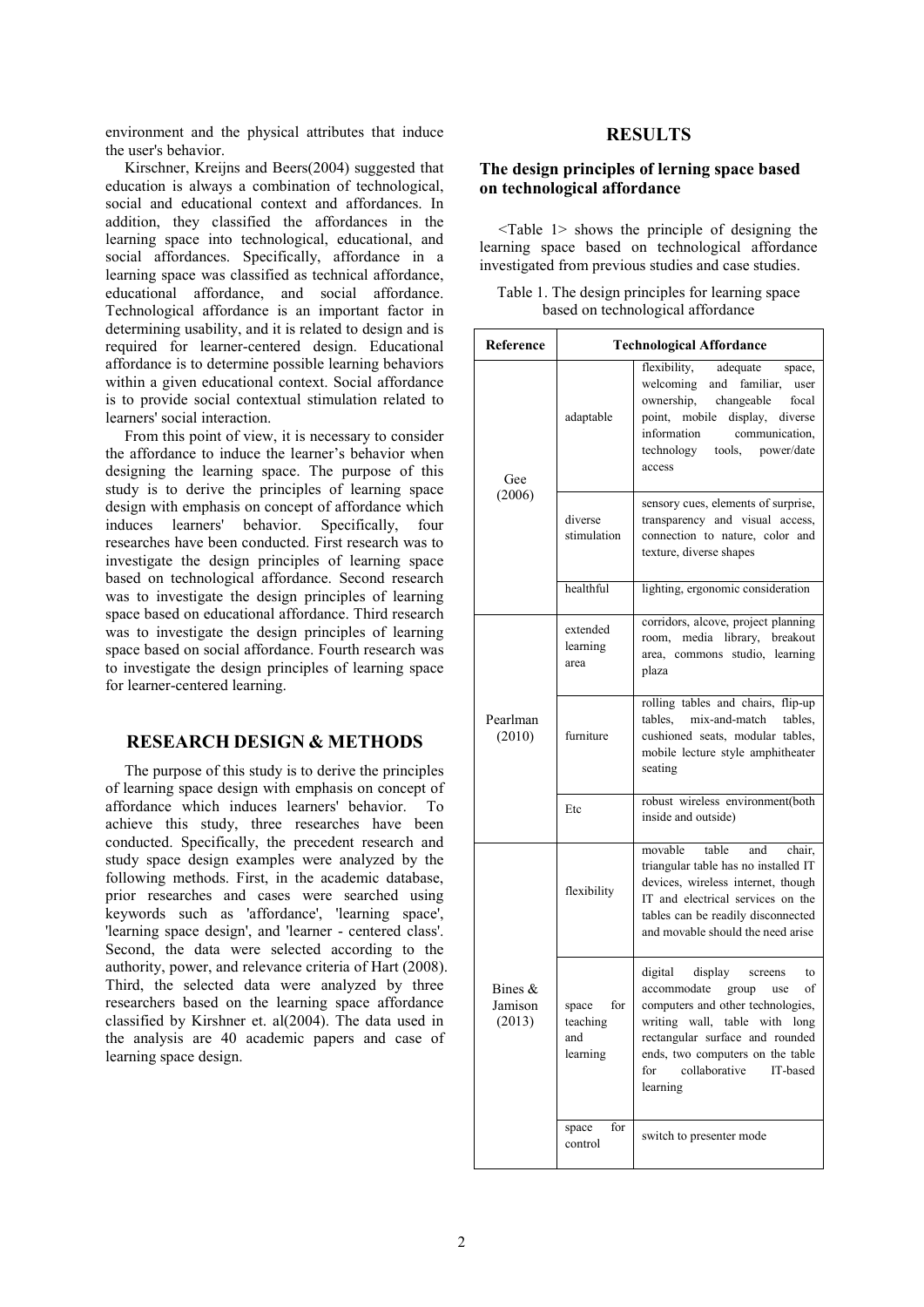| Reference                    | <b>Technological Affordance</b> |                                                                                                                                                                                     |  |  |
|------------------------------|---------------------------------|-------------------------------------------------------------------------------------------------------------------------------------------------------------------------------------|--|--|
| $Choi$ $\&$<br>Kim<br>(2014) | smart<br>learning<br>space      | AP WLAN management switch,<br>unified<br>authentication<br>management, cloud<br>storage,<br>display device, smart table, RFID<br>card, monitoring system,<br>projector, touch panel |  |  |
|                              | flexibility                     | open staircase, variable boundary,<br>glass wall, high accessibility                                                                                                                |  |  |
|                              | separated<br>space              | zone, administrative<br>meeting<br>zone, transition zone                                                                                                                            |  |  |
| Kim<br>(2015)                | support<br>structure            | possible to movement of learner<br>furniture according to<br>and<br>different teaching and learning<br>illuminance,<br>methods.<br>celling<br>height, whiteboard                    |  |  |

According to <table 1>, the common design principles of learning space based on technological affordance are flexibility, removable furniture, separated space, support structure, extended learning area, and smart learning space. Furthermore, technological affordance are diverse stimulation, lighting, ergonomic consideration, celling height.

# **The design principles of lerning space based on educational affordance**

<Table 2> shows the principle of designing the learning space based on educational affordance investigated from previous studies and case studies.

| Table 2. The design principles for learning space |
|---------------------------------------------------|
| based on educational affordance                   |

| Reference                       |                                                                               | <b>Educational Affordance</b>                                                                                                                                                                                                                                                                                            |  |
|---------------------------------|-------------------------------------------------------------------------------|--------------------------------------------------------------------------------------------------------------------------------------------------------------------------------------------------------------------------------------------------------------------------------------------------------------------------|--|
| Brown &<br>Lippincott<br>(2003) | mutually<br>dependent of<br>learning<br>spaces and<br>the support<br>services | computing centers, teaching<br>and learning centers, libraries                                                                                                                                                                                                                                                           |  |
| JISC<br>(2006)                  | separated<br>space                                                            | present, investigate,<br>exchange, develop, create,<br>and interact zone                                                                                                                                                                                                                                                 |  |
| Gee<br>(2006)                   | provides quiet<br>moment in<br>private spaces                                 | individual space, spaces for<br>quiet, focused<br>thinking,<br>creating opportunities<br>and<br>spaces for private, thinking<br>time, consider ways<br>to<br>modulate the level of privacy,<br>such as seated-height panels,<br>rolling screens, and plants,<br>provides private spaces in a<br>variety of degrees<br>οf |  |

| Reference            | <b>Educational Affordance</b>                                                             |                                                                                                                                                                                                                                                                             |  |  |
|----------------------|-------------------------------------------------------------------------------------------|-----------------------------------------------------------------------------------------------------------------------------------------------------------------------------------------------------------------------------------------------------------------------------|--|--|
|                      |                                                                                           | enclosure, shapes, and forms                                                                                                                                                                                                                                                |  |  |
|                      | induce space<br>use to suit<br>learning<br>objectives                                     | physical, logical, cultural,<br>meaningful,                                                                                                                                                                                                                                 |  |  |
| Kim & Moon<br>(2011) | induce<br>interaction<br>with<br>environment<br>in physical<br>and cognitive<br>dimension | strengthen experience in the<br>activity<br>space, human<br>emotions,<br>structure<br>of<br>perceptual characteristics                                                                                                                                                      |  |  |
| Pearlman<br>(2010)   | separated<br>space                                                                        | small-group collaboration<br>project<br>zones,<br>rooms,<br>facilitator<br>collaboration<br>zones, single-subject-matter<br>learning environments, dual-<br>subject-matter<br>learning<br>environment, digital media<br>library, large<br>multigroup<br>collaboration zones |  |  |
|                      | learning plaza                                                                            | collaboration<br>between<br>teachers and students                                                                                                                                                                                                                           |  |  |
| Kim & Moon<br>(2011) | induce<br>arbitrary<br>experience in<br>learning<br>space                                 | utilizing learners' potential<br>memory, unconfirmed space<br>utilization                                                                                                                                                                                                   |  |  |
| Kim                  | method<br>οf<br>teaching<br>and<br>learning                                               | learning<br>objective,<br>participants,<br>learning<br>activities, support for team-<br>based learning,                                                                                                                                                                     |  |  |
| (2015)               | space                                                                                     | places, properties, component                                                                                                                                                                                                                                               |  |  |
|                      | technology                                                                                | media lab, smart classroom,<br>teaching of experimental                                                                                                                                                                                                                     |  |  |

<table 2> shows the common design principles of learning space based on educational affordance. The specific design principles are separated space according to teaching methods, teaching and learning support space, and learners' behavior inducement space according to learning objectives.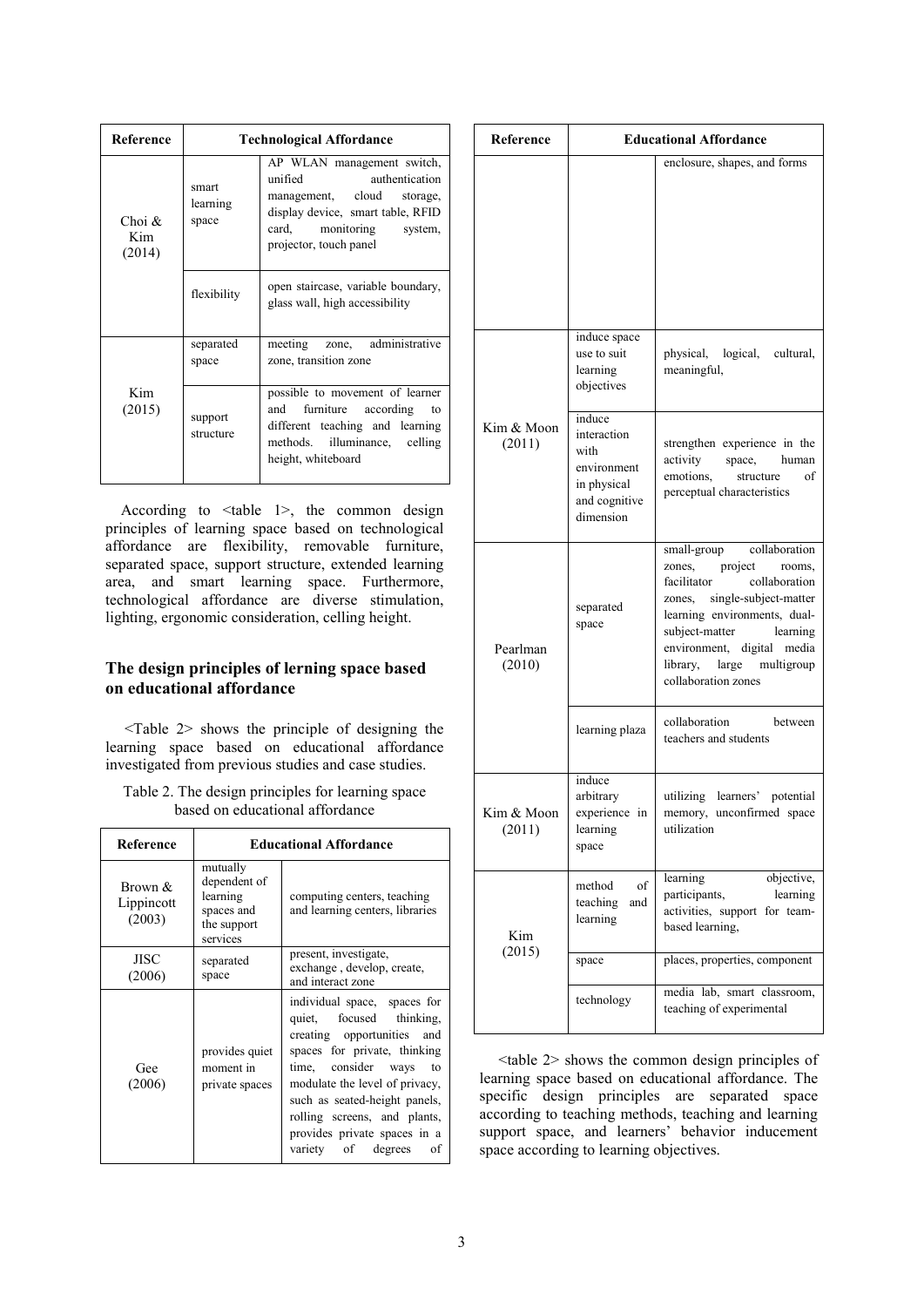## **The design principles of lerning space based on social affordance**

<Table 3> shows the principle of designing the learning space based on social affordance investigated from previous studies and case studies.

| Reference                         | <b>Educational Affordance</b>                                                                                                                                                                                                                                                                    |                                                                                                                                                                                |  |
|-----------------------------------|--------------------------------------------------------------------------------------------------------------------------------------------------------------------------------------------------------------------------------------------------------------------------------------------------|--------------------------------------------------------------------------------------------------------------------------------------------------------------------------------|--|
| Matthews,<br>Andrew $&$<br>Adams  | informal<br>social<br>learning<br>space                                                                                                                                                                                                                                                          | commons room, comfortable<br>furniture, controlled<br>temperature, open space,<br>eating facilities, location and<br>large tables                                              |  |
| (2011)                            | comfortable<br>furniture                                                                                                                                                                                                                                                                         | padded seats and padded<br>chairs, with backs and big<br>tables                                                                                                                |  |
| Bines $\&$<br>Jamison             | intentional<br>furniture<br>placement                                                                                                                                                                                                                                                            | flexibility for teachers<br>interacting with students on<br>tables of different heights,<br>collaborative learning space<br>featuring tables of varying<br>shapes and heights. |  |
| (2013)                            | lounge                                                                                                                                                                                                                                                                                           | staff and students to a<br>generously open, relaxed<br>lounge with<br>hospitality                                                                                              |  |
| Murray $&$<br>Fujishima<br>(2013) | lounge                                                                                                                                                                                                                                                                                           | learning opportunities<br>available to another learner                                                                                                                         |  |
| Oblinger<br>(2005)                | design learning spaces around people, spaces<br>adjacent to classrooms, such as hallways, may<br>used for informal gatherings,<br>be<br>support<br>multiple types of learning activities. enable<br>connections, inside and outside, make space<br>flexible, accommodate information technology, |                                                                                                                                                                                |  |

Table 3. The design principles for learning space based on social affordance

According to <table 3>, the common design principles of learning space based on social affordance are informal learning, comfortable furniture, accommodate information technology.

design for comfort, safety, and functionality.

## **Design principles of learning spaces for learner-centered learning: Focus on affordance**

<Table 4> shows the principle of designing the learning space for learner-centered learning based on affordance.

Table 4. The design principles of learner-centered learning for learning space

| Index                       | Design principle for learning space                                                                                                                                                                                                             |  |  |
|-----------------------------|-------------------------------------------------------------------------------------------------------------------------------------------------------------------------------------------------------------------------------------------------|--|--|
| technological<br>affordance | flexibility, removable furniture, separated<br>space, support structure, extended learning<br>area, and smart learning space                                                                                                                    |  |  |
| educational<br>affordance   | separated space according to teaching and<br>learning methods, of educational affordance<br>are flexibility, teaching and learning support<br>space, and a space where learners' behavior<br>can be induced according to learning<br>objectives |  |  |
| social<br>affordance        | informal learning, comfortable furniture,<br>accommodate information technology                                                                                                                                                                 |  |  |

## **SUGGESTIONS FUTURE RESEARCH**

The purpose of this study is to derive the principles of learning space design with emphasis on concept of affordance which induces learners' behavior. This study identified design principles of learning space for learner-centered learning through precedent study and case analysis. In a future study, the principles design of learning space for learner-centered learning will be derived by focus group interview. And the design principle of learning space will be confirmed on the basis of the results of the survey. The results will be helpful to design and redesign a learning space to enhance the learning outcomes on learner-centered learning.

#### **REFERENCES**

- Baepler, P. M., Walker, J. D., Brooks, D. C., Petersen, C. I., Saichaie, K. (2016). *A guide to teaching in the active learning classroom: history, research, and practice*. Sterling, VA: Stylus Publishing, LLC.
- Bines, J., & Jameson, P. (2013). Designing new collaborative learning spaces in clinical environments: Experiences from a children's hospital in Australia. *Journal of Interprofessional Care, 27*(2), 63-68.
- Brown, M. B., & Lippincott, J. K. (2003). Learning spaces: More than meets the eye. *EDUCAUSE Quarterly, 26*(1), 14-17
- Donovan, M. S., Bransford, J. D., & Pellegrino, J. W.(1999). *How people learn: Bridging research and practice.* Washington, DC: National Academy Press.
- Gibson, J. J. (1979). *The ecological approach to visual perception.* Boston, MA: Houghton-Mifflin.
- Hart, C. (2008). Searching and reviewing the literature and information skills. In G. Hall & J. Longman (Eds.), *The postgraduate's companion* (pp. 162-184). London: Sage.
- Gee, L. (2006). Human-centered design guidelines. In D. G. Oblinger (Ed.), *Learning Space* (pp. 128-140). Washing, DC: Educause.
- JISC. (2006). Designing spaces for effective learning. A guide to 21st century learning space design. Retrieved